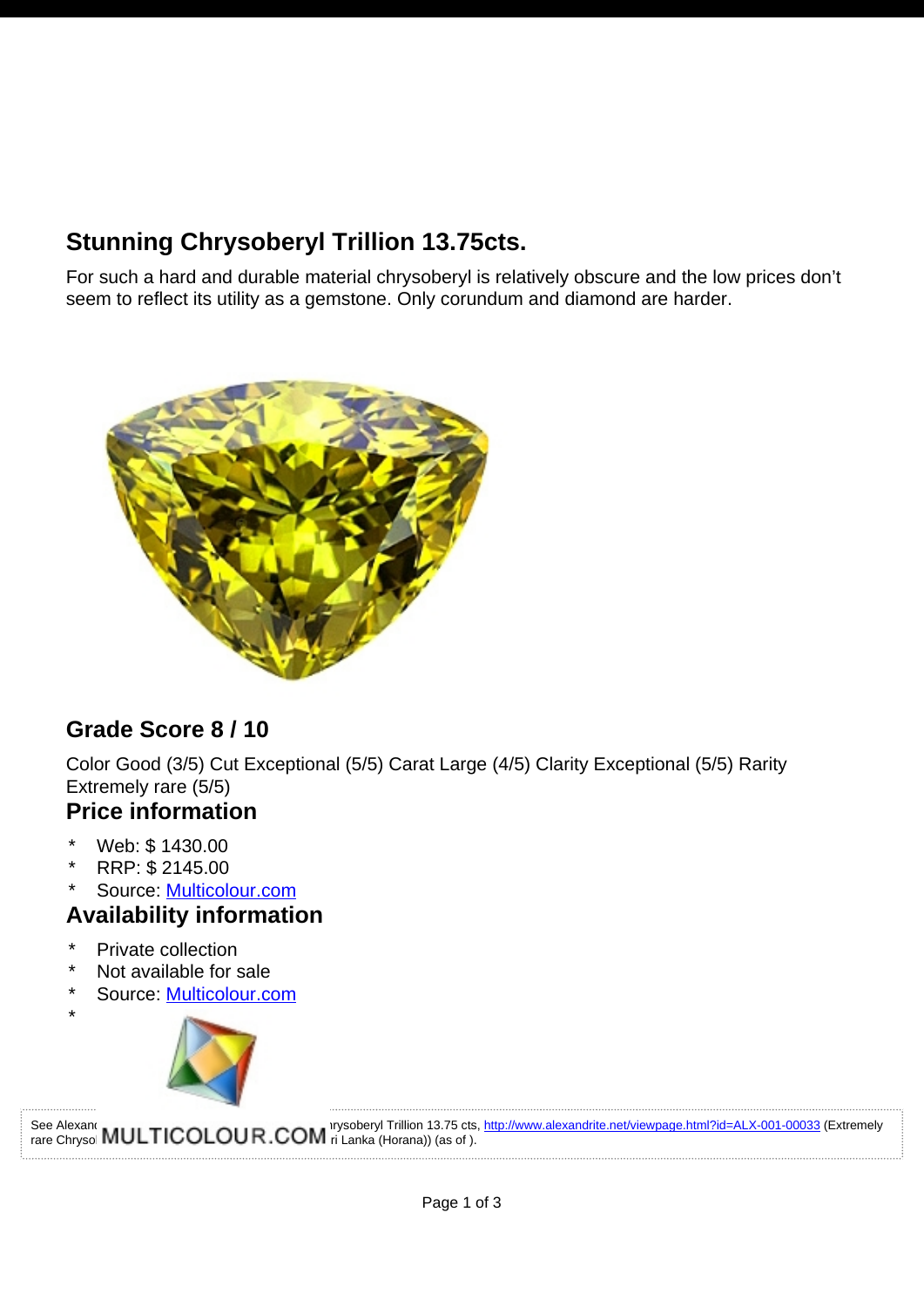| Identification      |                                                                                                                                                                                                                                   |
|---------------------|-----------------------------------------------------------------------------------------------------------------------------------------------------------------------------------------------------------------------------------|
| Type:               | <b>Natural</b>                                                                                                                                                                                                                    |
| Species:            | Chrysoberyl                                                                                                                                                                                                                       |
| Variety:            | Chrysoberyl                                                                                                                                                                                                                       |
| Origin:             | Horana, Kalutara, Western, Sri Lanka                                                                                                                                                                                              |
| Hardness:           | 8.5                                                                                                                                                                                                                               |
| Density:            | 3.75                                                                                                                                                                                                                              |
| $RI-1:$             | 1.741                                                                                                                                                                                                                             |
| $RI-2:$             | 1.76                                                                                                                                                                                                                              |
| Enhancements        |                                                                                                                                                                                                                                   |
| Variety of work:    | Faceted                                                                                                                                                                                                                           |
| Designation:        | A (Not currently known to be enhanced)                                                                                                                                                                                            |
| Color               |                                                                                                                                                                                                                                   |
| Color light source: | Cool daylight                                                                                                                                                                                                                     |
| Color description:  | YG/GY 4/3 (medium light yellow-green)                                                                                                                                                                                             |
| Phenomena:          | Pleochroism Strong (65%-69%)                                                                                                                                                                                                      |
| Clarity             |                                                                                                                                                                                                                                   |
| Clarity type:       | Eye clean (Type I)                                                                                                                                                                                                                |
| Transparency:       | Transparent                                                                                                                                                                                                                       |
| Cut                 |                                                                                                                                                                                                                                   |
| Shape:              | Trillion                                                                                                                                                                                                                          |
| Cut style:          | Portuguese                                                                                                                                                                                                                        |
| Symmetry:           | Exceptional                                                                                                                                                                                                                       |
| <b>Brilliance:</b>  | Exceptional                                                                                                                                                                                                                       |
| Polish:             | Exceptional                                                                                                                                                                                                                       |
| <b>Size</b>         |                                                                                                                                                                                                                                   |
|                     | See Alexandrite Tsarstone collectors guide, Natural Chrysoberyl Trillion 13.75 cts Attp://www.alexandrite.net/viewpage.html?id=ALX-001-00033 (Extremely<br>rare Chrysoderyi (Chrysoberyl) Trillion 13.75cts from Sri Lanka (Horan |

#### **Detail identification and grading report**

. . . . . . . . . . .